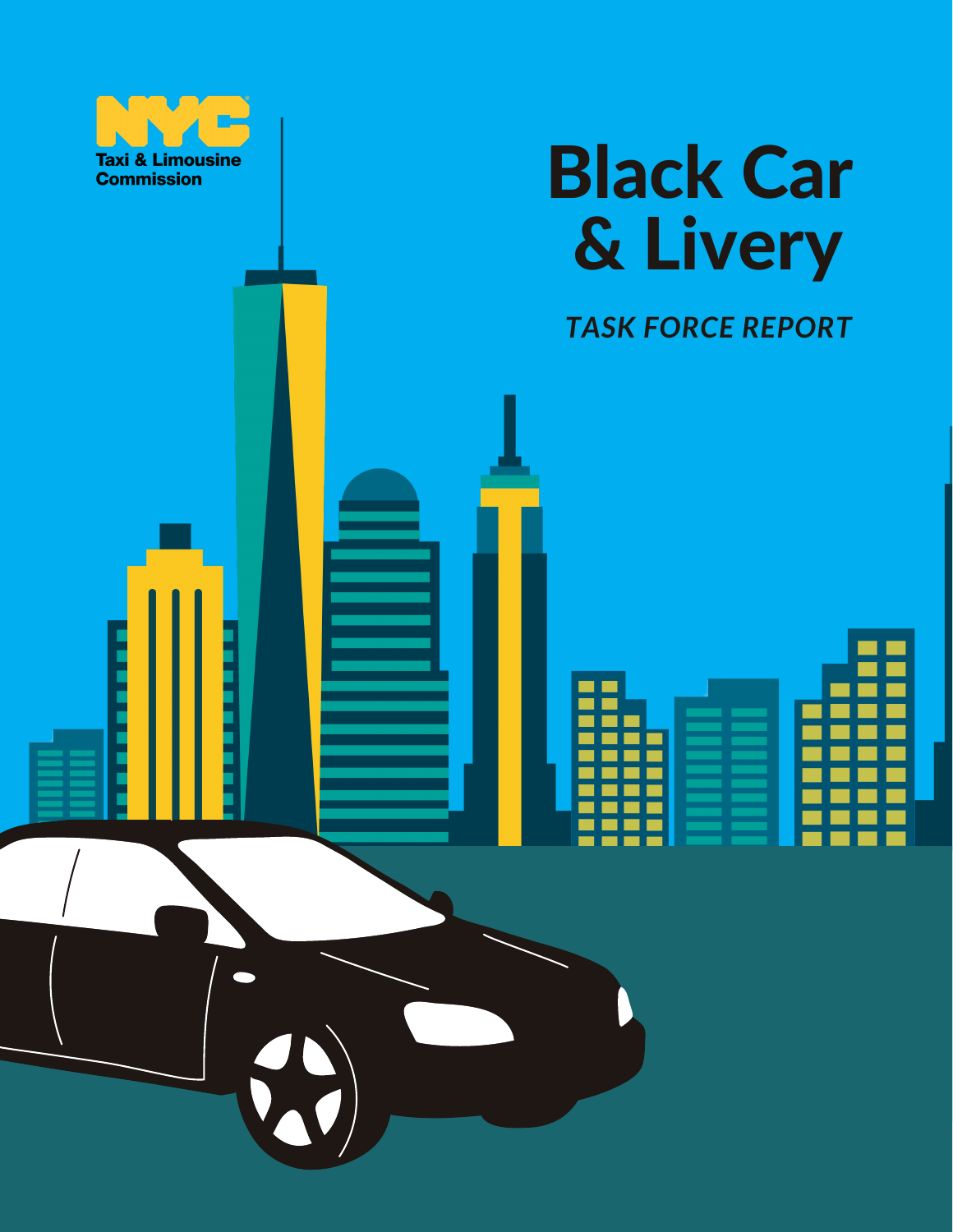## Letter from the Task Force Chair

Dear Mayor de Blasio and Speaker Johnson,

Pursuant to Local Law 92 of 2020, I submit to you the report of the Black Car and Livery Task Force. The Task Force met regularly from June through November of 2021 to discuss the state of the Black Car and Livery industries in New York City and develop policy recommendations to strengthen these traditional industry sectors.

The data reviewed by the Task Force and the personal experiences of Task Force members indicate that the Black Car and Livery industries are in a dire state, having steadily lost ground to highvolume for-hire services since those companies arrived in New York City almost ten years ago. This is especially true in the Livery sector, where the number of vehicles, trips, and more recently licensed bases have significantly declined. Befitting these circumstances, this Task Force report lays out recommendations that the City and State can pursue, together with industry partners, to ensure these sectors remain vital for New Yorkers. These recommendations focus on modernizing the Black Car and Livery industries, refining TLC enforcement, improving for-hire licensing rules and practices, ensuring the continued critical role of the Black Car and Livery sectors in the City's transportation network, and reforming the regulatory environment.

New Yorkers have relied upon the Black Car and Livery sectors for decades as a vital and embedded part of communities across our City, many of which are ill-served by traditional public transportation options. Long before the app-based services existed, Black Car and Livery drivers were picking up passengers in the outer boroughs and serving corporate clients citywide. In light of this history and their importance to New York City's transportation network, the Task Force believes that it is essential for the City to continue to support and strengthen this industry.

I want to thank our Task Force members and TLC staff for their thoughtful participation in this effort. This report and recommendations would not have been possible without the creativity, subjectmatter expertise, and hard work they brought to each meeting. I also want to thank you for the trust and confidence you placed in this Task Force. It is an honor to work for the dignity of our City's conscientious and diligent licensees. It is our hope that policymakers at all levels of government and affected stakeholders will work together to pursue these recommendations and ensure that the Black Car and Livery industries remain viable and sustainable for the drivers, passengers, and small-business owners of our City.

Sincerely,

Aloysee Heredia Jarmoszuk Chair, Black Car and Livery Task Force Commissioner and Chair, Taxi and Limousine Commission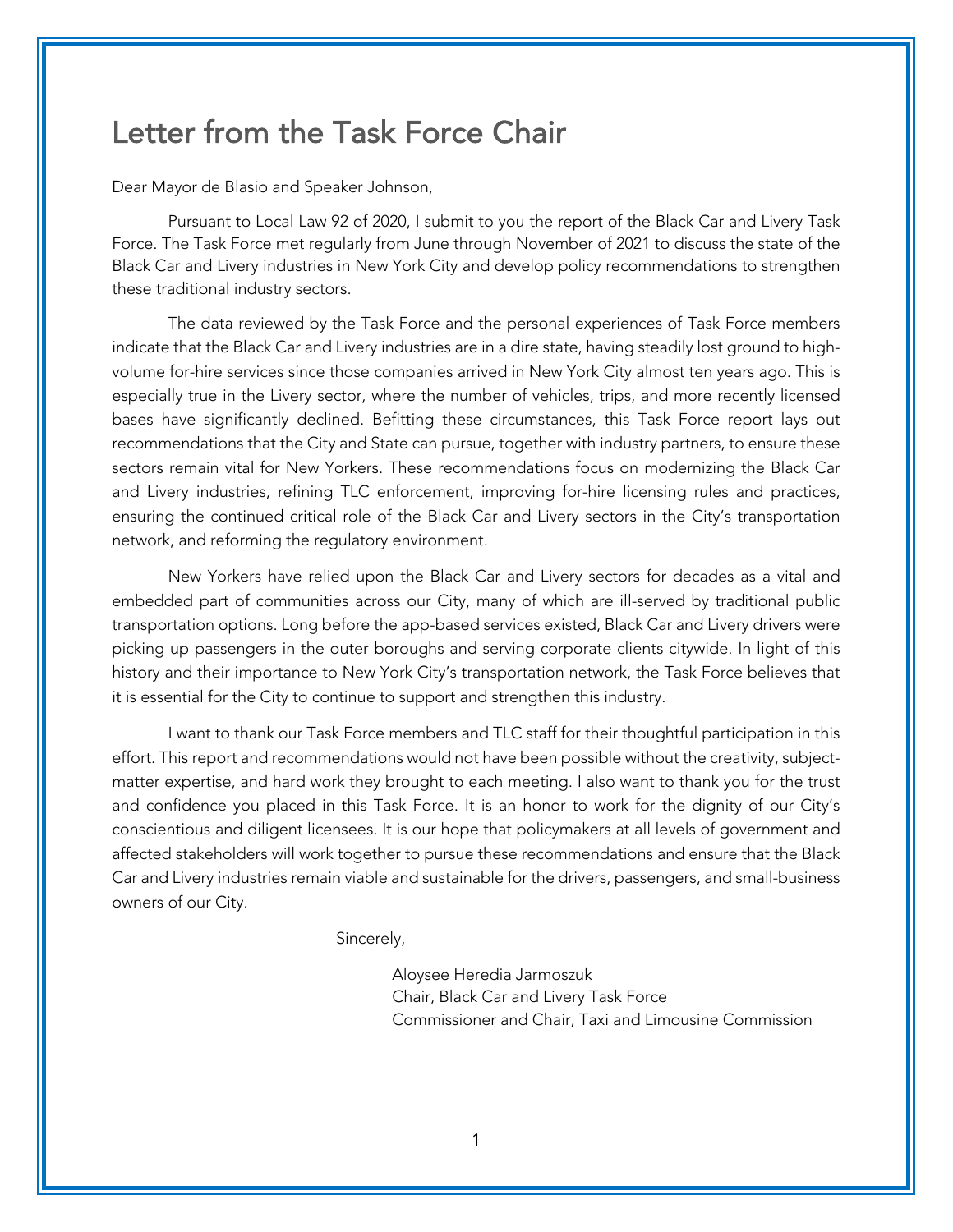# Table of Contents

Letter from the Task Force Chair…1

Task Force Membership…3

Background…4

The State of the Black Car and Livery Industries…4

Recommendations for Consideration…9

Improving For-Hire Licensing Rules and Practices…9

Modernizing the Black Car and Livery Industries…11

Refining TLC Enforcement…12

Ensuring the Continued Critical Role of the Black Car and Livery Sectors in the City's Transportation Network…13

Reforming the Regulatory Environment...15

Next Steps…16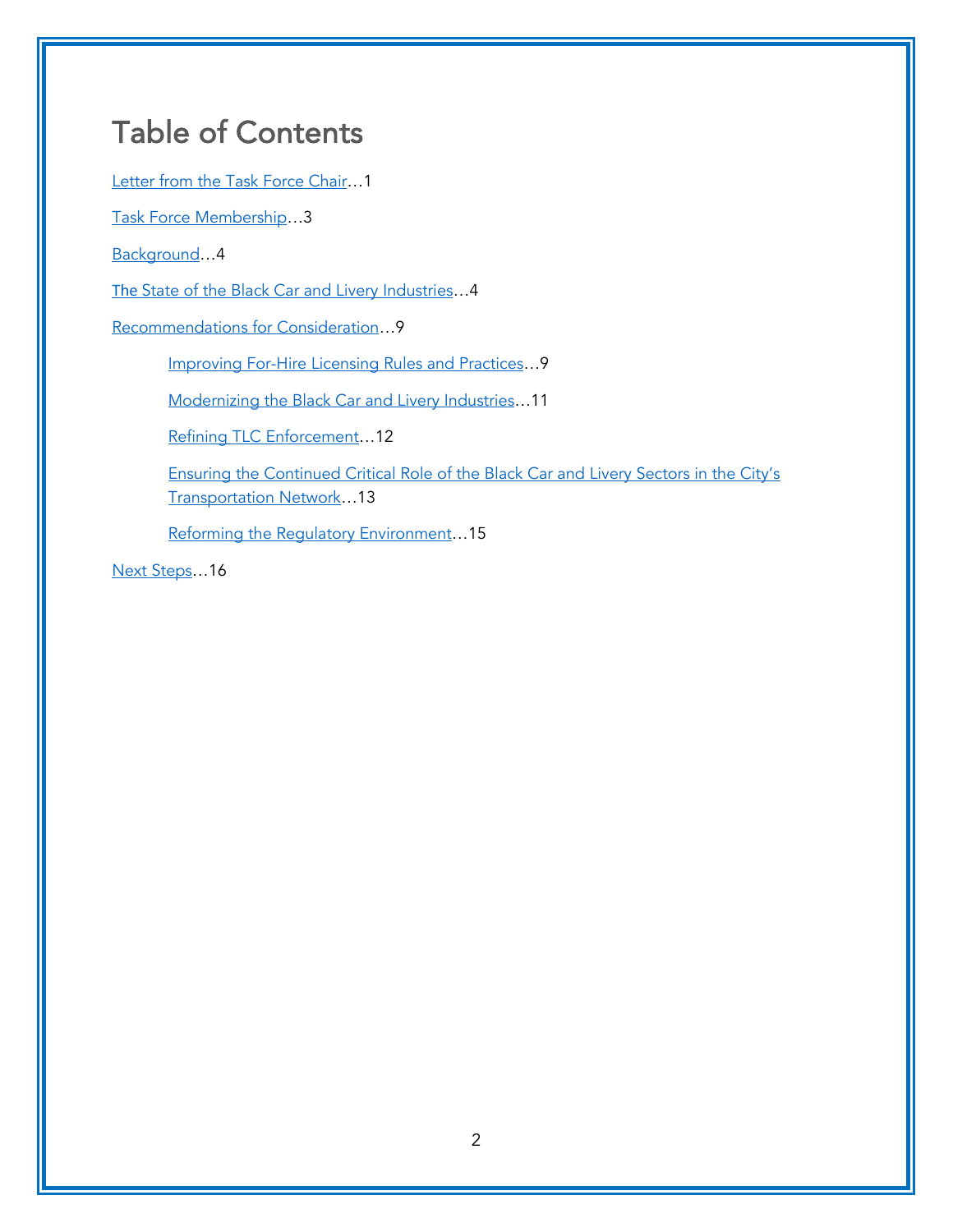# Task Force Membership

- Task Force Chair:
	- o Aloysee Heredia Jarmoszuk, Commissioner and Chair, Taxi and Limousine  $Common<sup>1</sup>$
- Mayoral Appointees:
	- o Cira Angeles, Spokeswoman, the Livery Base Owners Association; Co-Founder, President, and CEO, LA Riverside
	- o Charles Bai, President and Owner, Charlie Black Car
	- o Diana Clemente, President, Big Apple Car
	- o Sarah M. Kaufman, Associate Director, Rudin Center for Transportation, Wagner School of Public Service, NYU
	- o Nancy Reynoso, Owner and Driver, Green Taxi New York (GTNY)
	- o Roberto Rodriguez, Livery Driver
	- o Sergio Rodriguez, Executive Director, New York State Federation of Taxi Drivers; Executive Director, Hispanics Across America
	- o Mario Sena, Owner and CEO, Agape Luxury Corporation; former Driver
- City Council Speaker Appointee:
	- o Council Member Ydanis Rodriguez, Chair, City Council Transportation **Committee**
- Public Advocate Appointee:
	- o Alhagi Ebou Cham, President, United Gambians Association, experienced TLC Driver and Manager

<sup>1</sup> Taxi and Limousine Commission staff who assisted with the Task Force and this report include James DiGiovanni, Sonia Guior, Josh Henderson, Laura Popa, Aisha Richard, Stephanie Toro, and Ryan Wanttaja.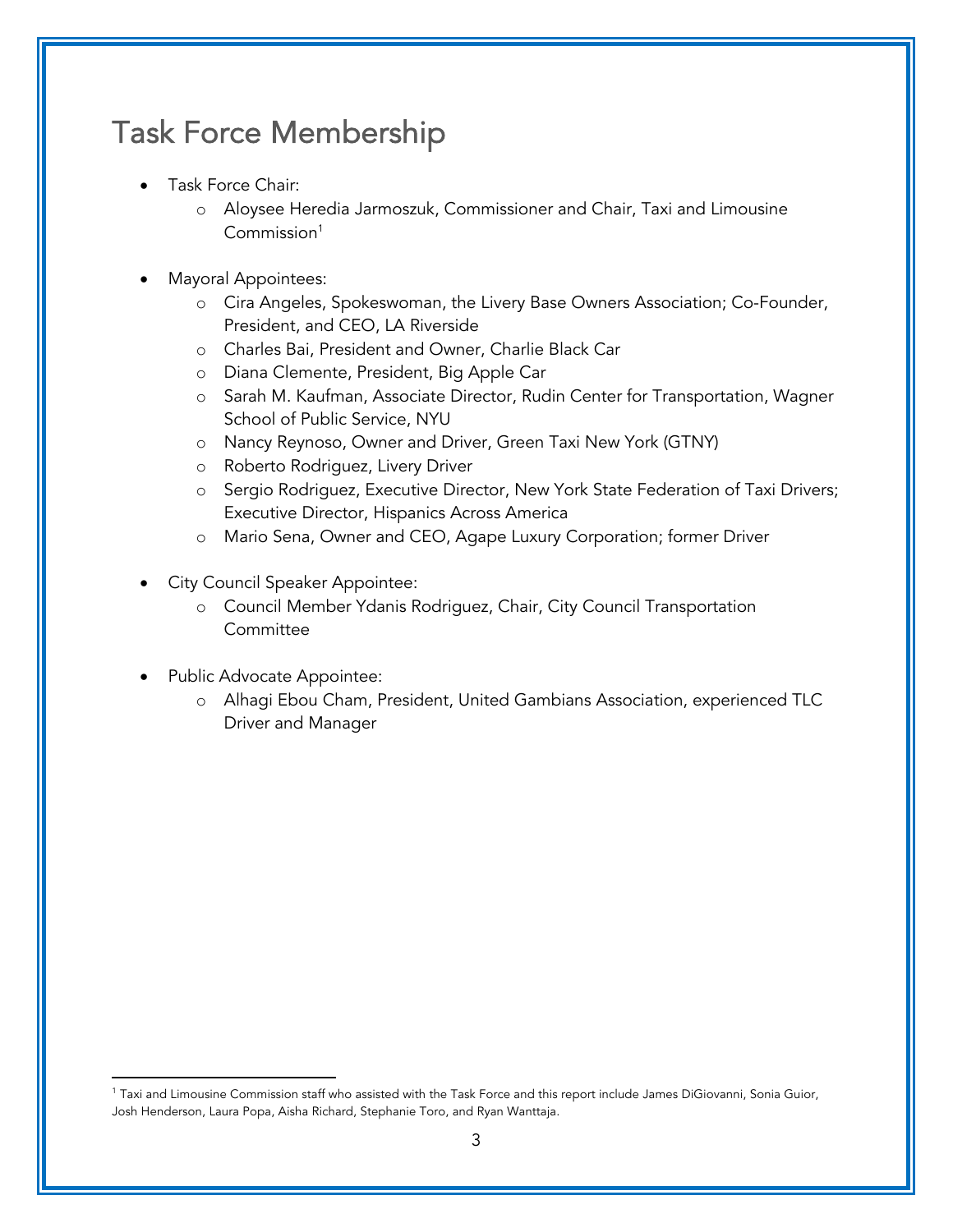## Background

Local Law 92 of 2020 established the Black Car and Livery Task Force and laid out its duties, membership, and other requirements. The Local Law directed the Task Force to "study the black car and livery industries for the purpose of identifying challenges to their viability and [to] make recommendations for legislation and policy to address those challenges." Further, the Local Law required the Task Force to "submit a report to the mayor and the speaker of the council setting forth its recommendations for legislation and policy relating to addressing challenges to the viability of the black car and livery industries," as well as publish the report on TLC's website. The Task Force submits and publishes this report and its recommendations in accordance with this requirement. $2$ 

The membership of the Task Force includes the Commissioner and Chair of TLC, the Chair of the City Council's Transportation Committee, and industry experts and veterans, including Black Car and Livery base owners, licensed TLC Drivers including a Street Hail Livery (SHL) Driver, <sup>3</sup> and a transportation researcher and professor. The Task Force met regularly from June to November of 2021 to consider many issues, including technological innovation and modernization, driver safety and enforcement, licensing, driver retention, interior and exterior vehicle advertising (as required by Local Law 92 of 2020), and insurance and workers compensation. <sup>4</sup> The Task Force also held a public meeting on June 23, 2021, soliciting comments, testimony, and input on challenges facing the Black Car and Livery industries that informed the Task Force's discussions and recommendations.

# The State of the Black Car and Livery Industries

The Black Car and Livery segments of the for-hire vehicle (FHV) industry have played an essential role in the City's transportation network for decades, and it is of the utmost importance that these sectors remain sustainable for the industry's drivers and small-business owners, as well as the communities they serve. The traditional Black Car sector primarily serves corporate clients, while the Livery industry—including Street Hail Liveries—transports clientele mainly in the outer boroughs and Upper Manhattan, where Taxi coverage and street hail options have historically been limited. Since June of 2017, 96.5% of Livery trips and 64.5% of Black Car trips originated outside of Manhattan. 5

 $^5$  These trip numbers include trips beginning at the City's two major airports in Queens. See Taxi and Limousine Commission NYC OpenData, "2017 For Hire Vehicles Trip Data," last updated February 7, 2020, available at

https://data.cityofnewyork.us/Transportation/2017-For-Hire-Vehicle-Trip-Data/avz8-mqzz; "2018 For Hire Vehicles Trip Data," last updated February 7, 2020, available at https://data.cityofnewyork.us/Transportation/2018-For-Hire-Vehicles-Trip-Data/am94-epxh; "2019 For Hire Vehicles Trip Data," last updated March 5, 2020, available at https://data.cityofnewyork.us/Transportation/2019-For-Hire-Vehicles-Trip-Data/u6nh-b56h; "2020 For Hire Vehicles Trip Data," last updated October 1, 2021, available at https://data.cityofnewyork.us/Transportation/2020-For-Hire-Vehicles-Trip-Data/m3yx-mvk4; "2021 For Hire Vehicles Trip Data," last updated October 4, 2021, available at https://data.cityofnewyork.us/Transportation/2021-For-Hire-Vehicles-Trip-Data/a444au9b.

<sup>&</sup>lt;sup>2</sup> While high-volume for-hire services dispatch trips to Black Cars, the Task Force was created to study the traditional Black Car and Livery industries that preceded the arrival of app-based dispatch. Therefore, in this report "Black Car" will refer to the traditional, non-high-volume Black Car industry unless otherwise noted.

<sup>&</sup>lt;sup>3</sup> Street hail liveries are often referred to as Green or Boro Taxis. When not performing street hails, SHLs operate as for-hire vehicles and face many of the same issues as the Black Car and Livery industries. As such, the SHL industry was included in the Task Force and in this report.

<sup>4</sup> More specifically, the Task Force convened nine times in 2021: June 9, June 23, July 13, August 3, September 14, September 28, October 14, October 25, and November 8. TLC also communicated regularly with Task Force members during this period, including through individual phone calls and meetings.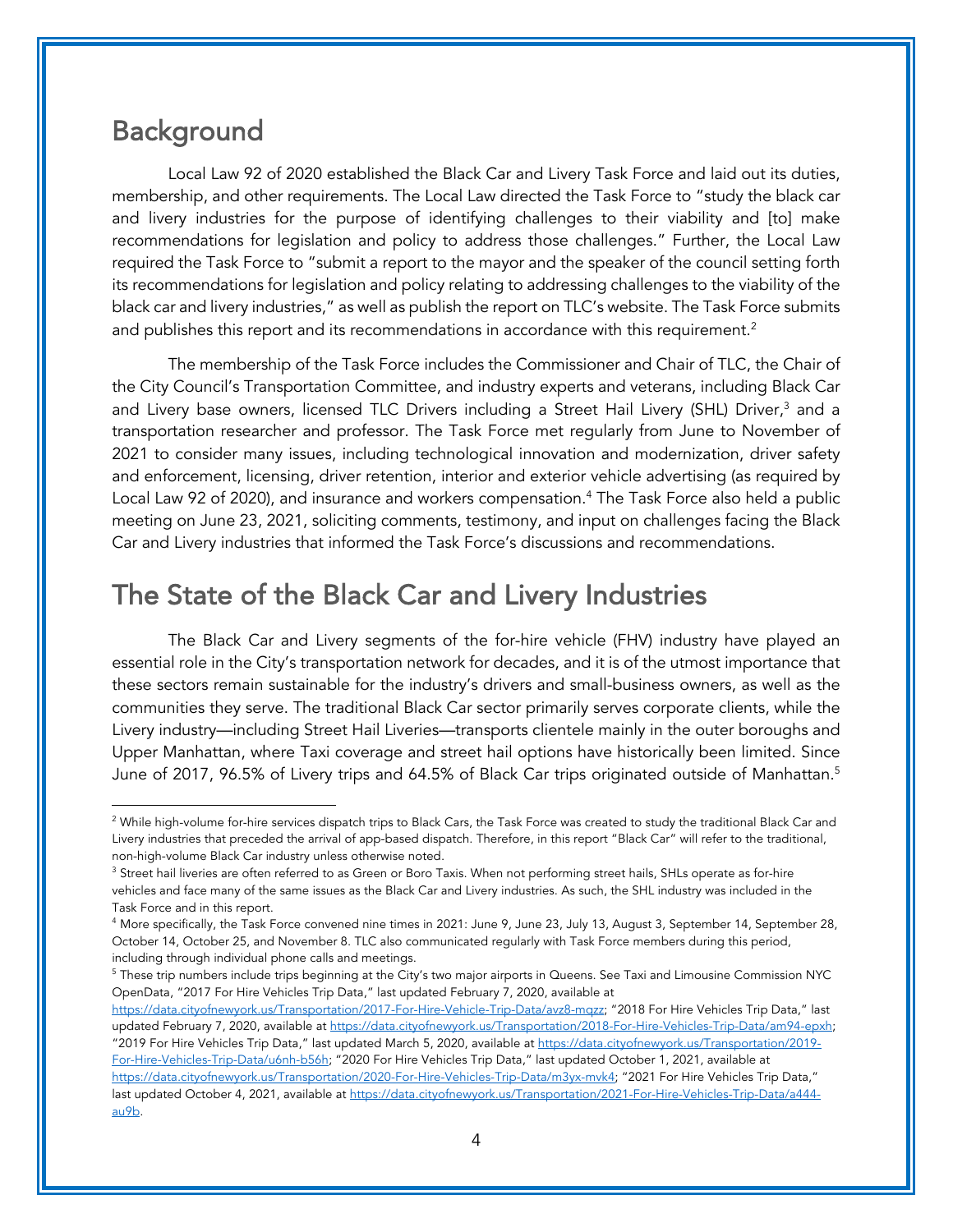Additionally, the Livery industry continues to offer a more traditional alternative to app-based highvolume for-hire services (HVFHSs), largely through passengers requesting trips via phone call, as well as a cash-based option for those who prefer this method of payment or are unbanked.

Despite their crucial role in the City's transportation network, Black Car and Livery services' trip volumes, drivers, and affiliated vehicles have declined or flatlined beginning with the arrival of HVFHSs in 2011. Since TLC began collecting FHV trip data in 2015, the number of trips Livery services completed each month has steadily declined, and Black Car services demonstrated no growth over the same period, as shown in Figure 1. In contrast, HVFHSs grew from completing five million trips a month in October 2015 to completing more than 20 million trips each month from October 2019 until February 2020. 6



Figure 1. Count of monthly trips in Black Car and Livery sectors, October 2015 to October 2021. 7

The COVID-19 pandemic affected all TLC-licensed sectors, including Black Car and Livery services. After an initial steep decline in trips in March and April of 2020 as the City shut down, both sectors' trip counts grew, though trips still remain lower than pre-pandemic levels, as demonstrated in Figure 1. From February to April of 2020, Black Car bases lost 72.4% of their trip volume, while Livery services lost 68.4% of their trips.<sup>8</sup> It is worth noting that Black Car trip volumes were relatively stable before COVID, were greatly affected by COVID, and have now somewhat recovered and stabilized at a level slightly below pre-COVID figures. In contrast, while trips in the Livery sector were also greatly affected by COVID, Livery trips were declining in the years before COVID and appear to have stabilized during the City's recovery at a higher level than the previous trajectory would have suggested.

 $6$  Id.

 $<sup>7</sup>$  Id.</sup>

<sup>&</sup>lt;sup>8</sup> High-volume for-hire services were also affected by the initial wave of the pandemic, but have recovered more quickly, completing 15 million trips in July 2021, as compared to their consistent monthly trip counts of over 20 million pre-COVID.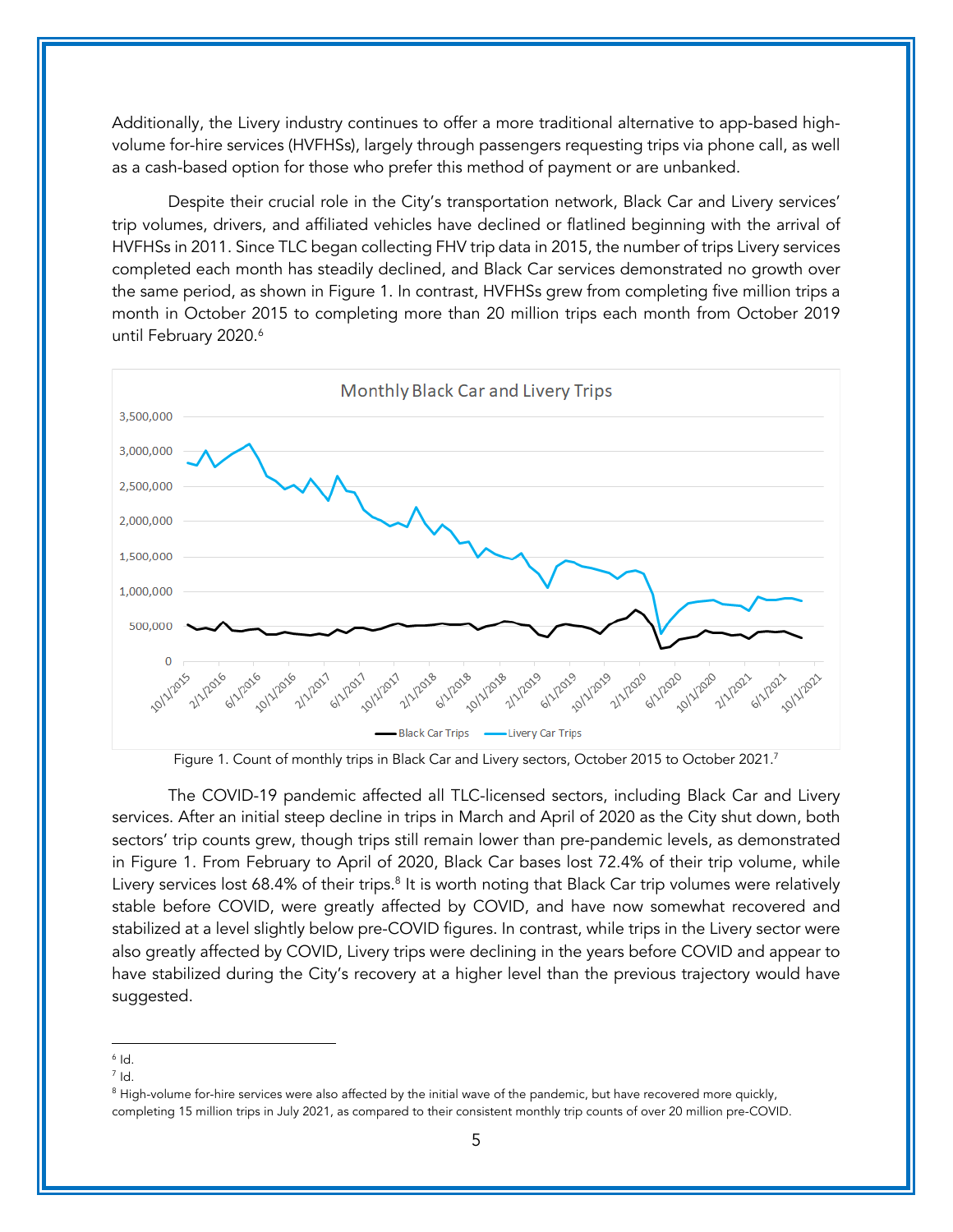In line with trip counts, the number of "active" drivers—i.e., the number of unique TLClicensed Drivers who have completed any trips for Black Car and Livery bases in a given month declined sharply at the start of the COVID-19 pandemic and remains at a lower level than before the pandemic, as shown in Figure 2. For example, in April of 2019, 16,520 drivers completed trips dispatched by Black Car and Livery bases. In April of 2020, during the City's near-total COVID shutdown, only 6,010 drivers completed trips for Black Car and Livery bases. One year later, in April of 2021, when the City began significantly re-opening, 10,258 drivers completed trips for these bases. This trend is consistent with trip counts for the Black Car and Livery sectors and shows that the reduced number of trips were completed by a smaller number of drivers. 9



Figure 2. Number of active Black Car and Livery Drivers by month, October 2015 to September 2021. 10

The number of active Black Car and Livery vehicles—i.e., the number of TLC-licensed vehicles that have completed trips dispatched by Black Car and Livery bases in a given month—has, as shown in Figure 3, also declined over time, with Livery vehicles sharply decreasing since 2015. Vehicle numbers for Black Car bases varied between 2015 to early 2020, with over 9,000 vehicles performing trips for Black Car bases in February of 2016, about 4,500 vehicles performing trips in March of 2019, and just under 9,000 active Black Cars in January of 2020. The Livery sector, however, has seen a clear and drastic decline in active vehicles since 2015, declining from over 18,000 vehicles in January of 2016 to over 7,000 active vehicles in March of 2020. The impact of COVID-19, and the slow recovery from the low points for active vehicles in April of 2020, is also evident in Figure 3. The number of active vehicles for both the Black Car and Livery sectors sharply declined due to the pandemic and have since somewhat recovered but remain well below pre-pandemic levels.

<sup>9</sup> Supra n. 5.  $10$  Id.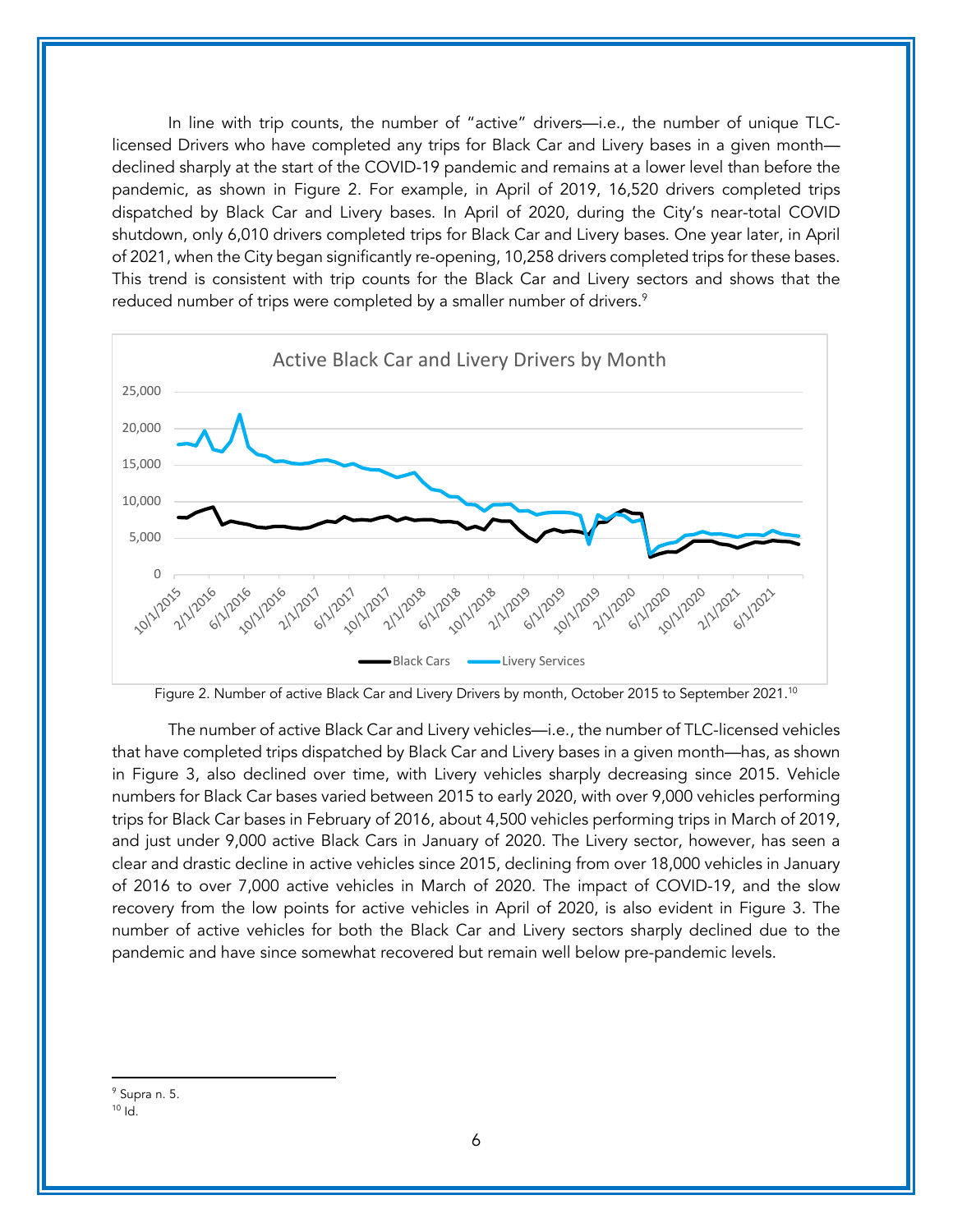

Figure 3. Number of active Black Car and Livery Vehicles by month, October 2015 to September 2021.11

At the start of the pandemic, TLC created an FHV license storage program, which allowed FHV licensees to surrender their plates temporarily to TLC and stop paying insurance and certain other costs while they were not actively providing for-hire service. As of October of 2021, 957 vehicles affiliated with Black Car bases and 634 vehicles affiliated with Livery bases have their licenses in storage. The number of Black Car and Livery licenses in storage has stayed stable since April of 2021.12

While TLC trip data only dates back to 2015, the agency has longer-term data on licensed bases,<sup>13</sup> as shown in Figure 4. This data indicates that the number of Black Car bases has increased over time, even when controlling for the number of bases operated by companies categorized as HVFHSs, with 81 Black Car bases in January of 2013 and 472 in January of 2021. The number of Livery bases, on the other hand, has declined in recent years, from 507 in January of 2016 to 340 in January of 2021.

<sup>&</sup>lt;sup>11</sup> "For Hire Vehicles (FHV) – Active," NYC OpenData, last updated December 9, 2021, available at https://data.cityofnewyork.us/Transportation/For-Hire-Vehicles-FHV-Active/8wbx-tsch and trip data in supra n. 5. <sup>12</sup> Internal TLC data.

 $13$  A for-hire vehicle "base" is a business licensed by TLC to dispatch trips to for-hire vehicles. Vehicle owners must affiliate their vehicle with a particular base, but bases may dispatch trips to vehicles that are not affiliated with that base.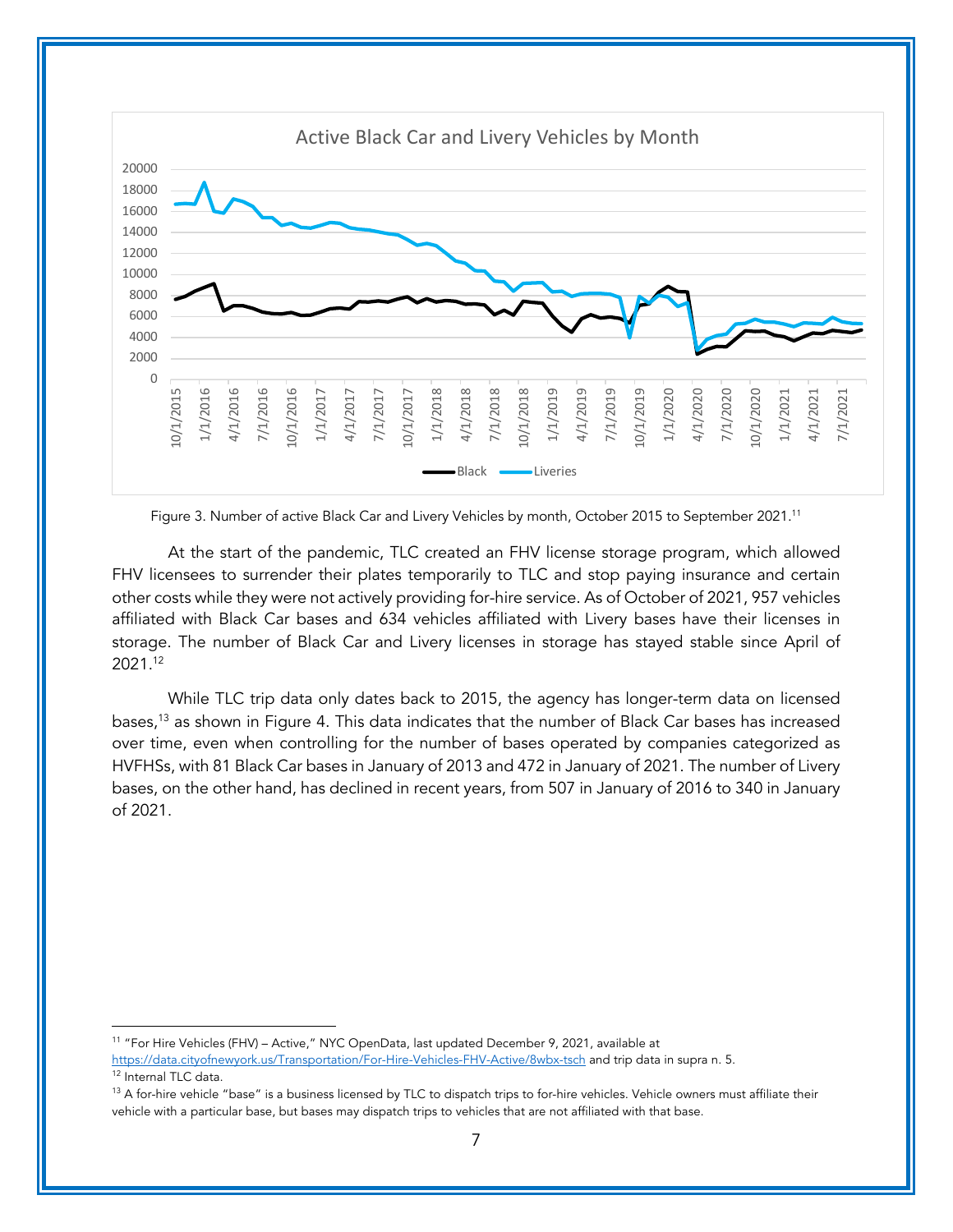

Figure 4. Number of licensed Livery and Black Car bases, 2013 to 2021. <sup>14</sup> Note that Black Car base here includes bases operated by Uber and Lyft, which as of late 2021 are now solely licensed as HVFHSs, not Black Car bases.

Finally, licensed for-hire vehicle Drivers are an incredibly diverse group, reflecting the diversity of their customer base. Figure 5 shows the ten most common countries of birth for FHV Licensees, less than 8% of whom were born in the United States. Drivers come from all over the globe, with African, Asian, and Central and South American countries all appearing in the top-ten most represented countries. Women, however, make up only 2.8% of Black Car Drivers and 1.7% of Livery Drivers, figures that are quite low but comparable to their representation across all TLC-licensed sectors in New York City.<sup>15</sup>

| <b>FHV Drivers' Country of Birth</b> |       |
|--------------------------------------|-------|
| Dominican Republic                   | 30.8% |
| <b>United States</b>                 | 7.9%  |
| Pakistan                             | 6.0%  |
| Ecuador                              | 5.9%  |
| China                                | 5.3%  |
| India                                | 3.8%  |
| Bangladesh                           | 3.6%  |
| Uzbekistan                           | 3.2%  |
| Haiti                                | 2.6%  |
| Egypt                                | 1.9%  |

Figure 5. Black Car and Livery Drivers' Country of Birth, 2020.16

<sup>15</sup> Taxi and Limousine Commission, "2020 Factbook," available at https://www1.nyc.gov/assets/tlc/downloads/pdf/2020-tlcfactbook.pdf.

<sup>&</sup>lt;sup>14</sup> Taxi and Limousine Commission, Annual Reports for 2012-2020, available at https://www1.nyc.gov/site/tlc/about/industryreports.page.

 $16$  Id.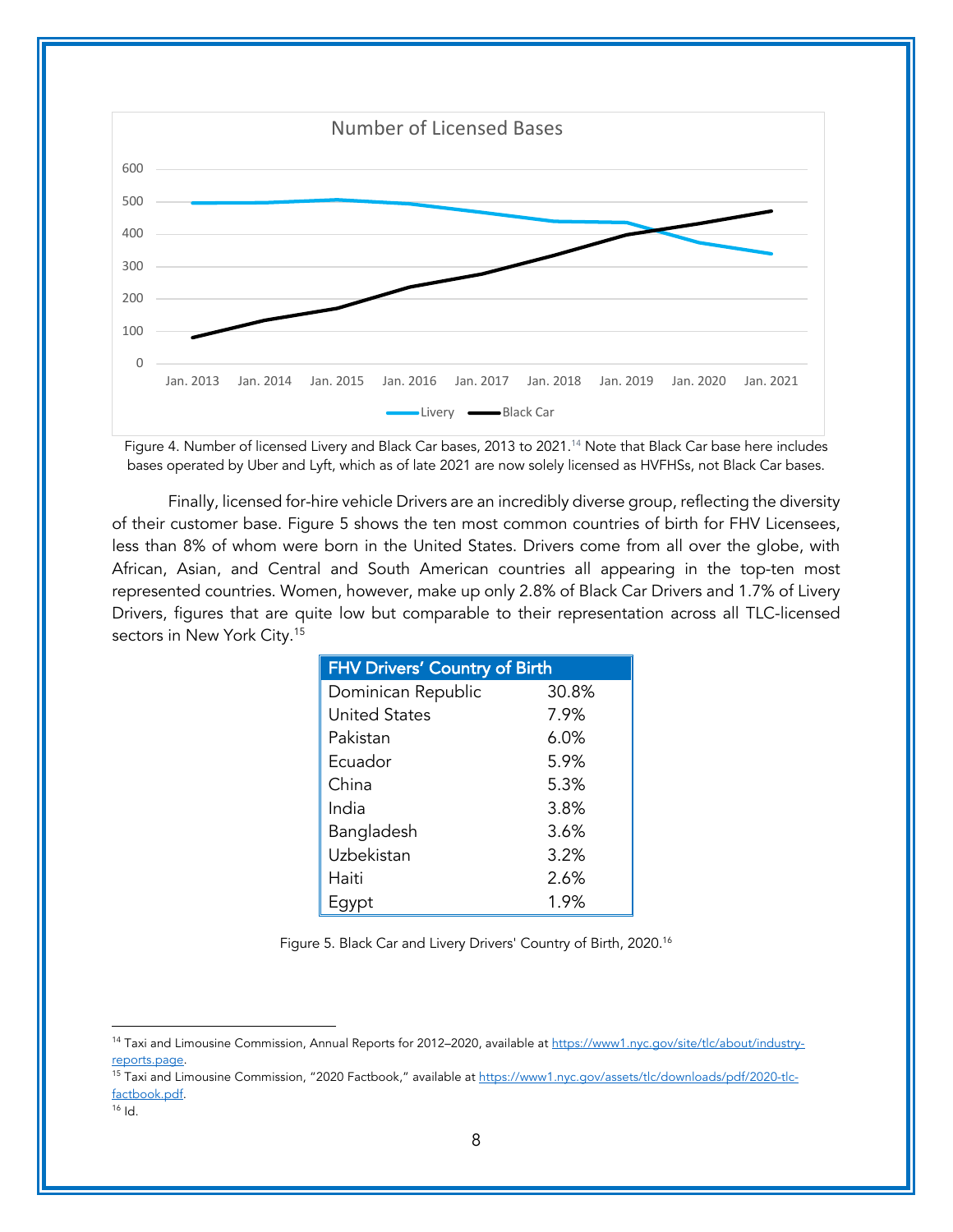## Recommendations for Consideration

The following Task Force recommendations urge New York City, TLC, and New York State to consider policies that will strengthen, sustain, and revitalize the Black Car and Livery segments of the FHV industry. The recommendations are organized into five categories: Improving For-Hire Vehicle Licensing Rules and Practices, Modernizing the Black Car and Livery Industries, Refining TLC Enforcement, Ensuring the Continued Critical Role of the Black Car and Livery Sectors in the City's Transportation Network, and Reforming the Regulatory Environment. The proposed action items as described below represent the general consensus of the Task Force and reflect the conversations of the group, including where competing considerations should be taken into account before determining next steps. In that vein, the Task Force urges policymakers to continue working with industry stakeholders to support the Black Car and Livery industries.

## *1. Improving For-Hire Vehicle Licensing Rules and Practices*

With the dramatic changes in the FHV industry in recent years, TLC must remain flexible and consistently look to adjust its rules and practices to ensure it effectively regulates and supports the Black Car and Livery sectors. The recommendations in this section aim to improve TLC rules and practices related to FHV licensing.

#### *Recommendation 1.1. Increase the number of vehicles affiliated with Black Car and Livery bases.*

• While the FHV license pause has had its desired effect of reigning in an oversaturated market, several Black Car and Livery bases are struggling to compete with HVFHSs for drivers. This difficulty may stem from a discrepancy in driver pay for some bases as compared to HVFHSs, or may be the result of other industry or market factors.<sup>17</sup> Industry members, particularly Black Car and Livery base owners, have reported that a shortage of drivers has resulted in an inability to meet passenger demand, leaving bases to either offer long response times or decline the trip request altogether. As previously noted, traditional Black Car and Livery industries play an important role in the City's transportation network, including by providing mobility in the outer boroughs for passengers who have historically had fewer transportation options. In order to ensure sufficient service and sustainable Black Car and Livery industries moving forward, the Task Force recommends that TLC work to increase the number of vehicles affiliating with Black Car and Livery bases that have seen their trip numbers and affiliated vehicles significantly decrease. Many Task Force members felt very strongly that this should include an exception to the license pause, allowing a certain number of new licenses to be issued, or expiring licenses to be repurposed, for vehicles that perform trips exclusively for Black Car and Livery bases. This could be done first as part of a pilot program with a number of new licenses limited enough not to impact congestion or the stability of other sectors. This pilot program would include data collection and analysis to gauge driver interest and evaluate effects on licensed vehicle industries and service. The Task

 $17$  As discussed more in Recommendation 2.2, TLC does not collect data on driver pay or trip fares for the Black Car and Livery sectors. TLC does, however, collect driver pay and fare data from HVFHS companies. It is therefore difficult to determine driver pay in the traditional sectors, compare it to HVFHS driver pay, and determine how much of the driver recruitment difficulty traditional bases are facing stems from a discrepancy in driver pay.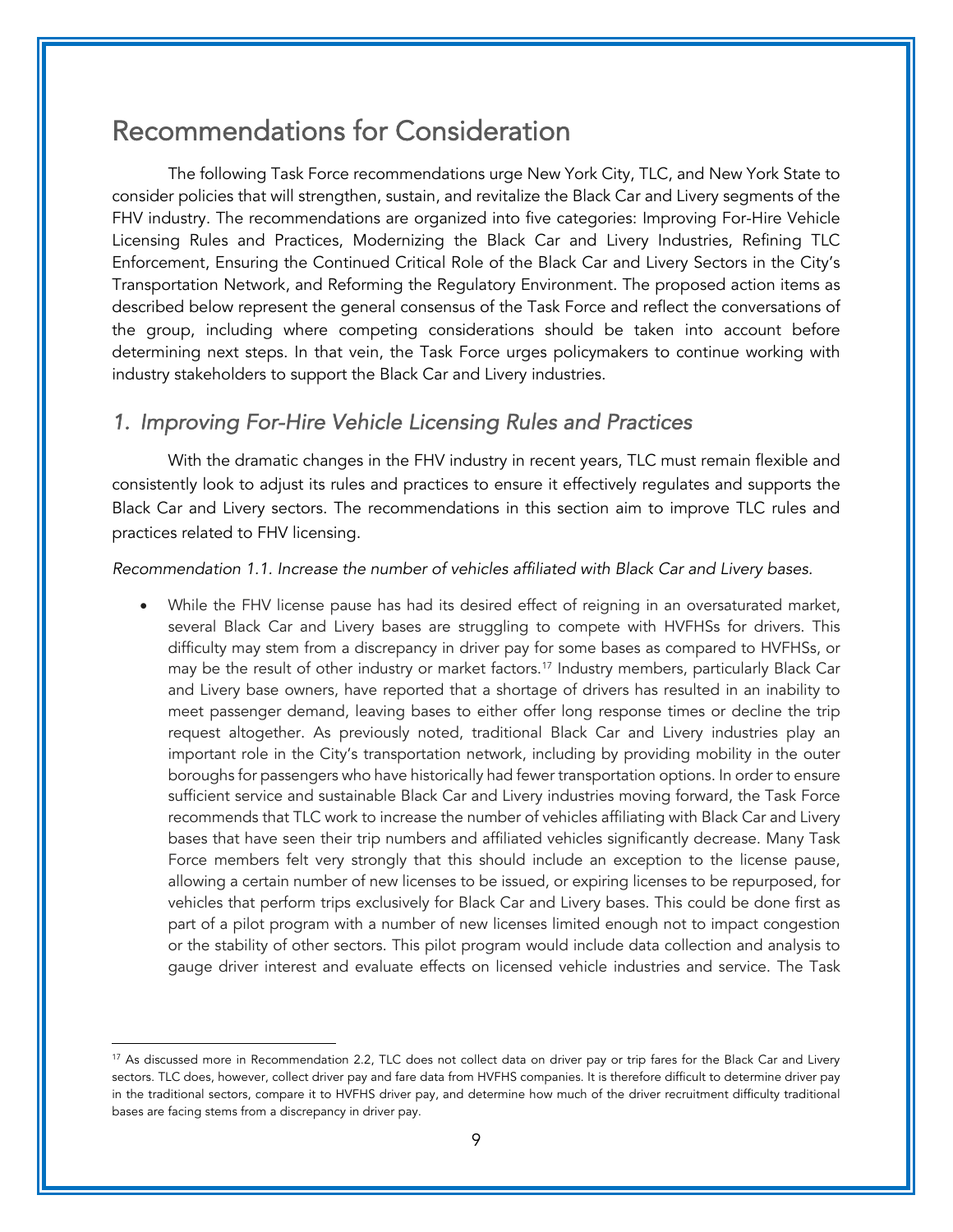Force also recommends that TLC consider other incentives for Drivers to affiliate with Black Car and Livery bases.

### *Recommendation 1.2. Consider further regulating the FHV leasing industry.*

• TLC-licensed drivers who do not already possess an FHV license have a few means by which they can work in the Black Car and Livery sectors. They can either purchase and license a wheelchair accessible vehicle, work for a base that employs its drivers, or lease a licensed FHV and accept dispatches from any base. To service the last option, several leasing companies own TLC-licensed FHVs that they rent to drivers who do not have their own licensed vehicle. The Task Force recognizes that the cost of leasing an FHV can be high, but reallocating risks and expenses such as insurance, maintenance, and administrative costs can be an attractive and flexible option for a number of drivers. Currently, TLC regulates these leasing companies as vehicle license holders, but not specifically as entities engaged in the practice of leasing vehicles to drivers. For example, TLC adopted rules in 2018 regulating the process and conditions for a TLC-licensed FHV owner to lease a vehicle to a TLC-licensed Driver, including the requirements that leases must be in writing, provided to the driver, and include all costs and possible fees.<sup>18</sup> The Task Force recommends that TLC explore regulating these leasing companies more directly—in addition to regulating them as FHV license holders—to ensure that these companies better serve drivers. Options that TLC should consider include increasing enforcement for illegal behavior, further regulating the terms of the lease or the lease process, and creating a separate license specifically for these companies. The Task Force also recommends that TLC conduct education and outreach efforts to better inform licensees about TLC's lease agreement requirements and various leasing terms.

### *Recommendation 1.3. Update license forfeiture practices after failed vehicle inspections.*

• Currently, FHVs that fail four inspections at TLC facilities forfeit their vehicle license. Because of the vehicle license pause, vehicle owners are unable to apply for a new standard vehicle license if they forfeit their license. In comparison, Taxis can attempt to pass inspections an unlimited number of times. Given this discrepancy and the changed landscape due to the license pause, the Task Force recommends that after four failed inspections an owner be permitted to replace the old vehicle with a new vehicle and have that new vehicle inspected in lieu of forfeiting their license.

*Recommendation 1.4. Explore the creation of new revenue streams to incentivize adding wheelchair accessible vehicles to the Black Car and Livery fleets.*

• TLC consistently prioritizes providing accessible transportation for passengers who use wheelchairs in both the Taxi and FHV sectors. TLC requires all for-hire bases to provide wheelchair accessible service when requested, and all bases must provide a percentage of monthly trips in wheelchair accessible vehicles (WAVs) or partner with approved WAV dispatchers to ensure this service is available. To promote accessible service, WAVs are also the only type of vehicle that are exempt from TLC's license pause. Despite this exemption, a number of drivers and potential vehicle owners have expressed concerns about the higher purchase and operational costs in

<sup>&</sup>lt;sup>18</sup> Rules of the City of New York, Title 35 § 59A-21.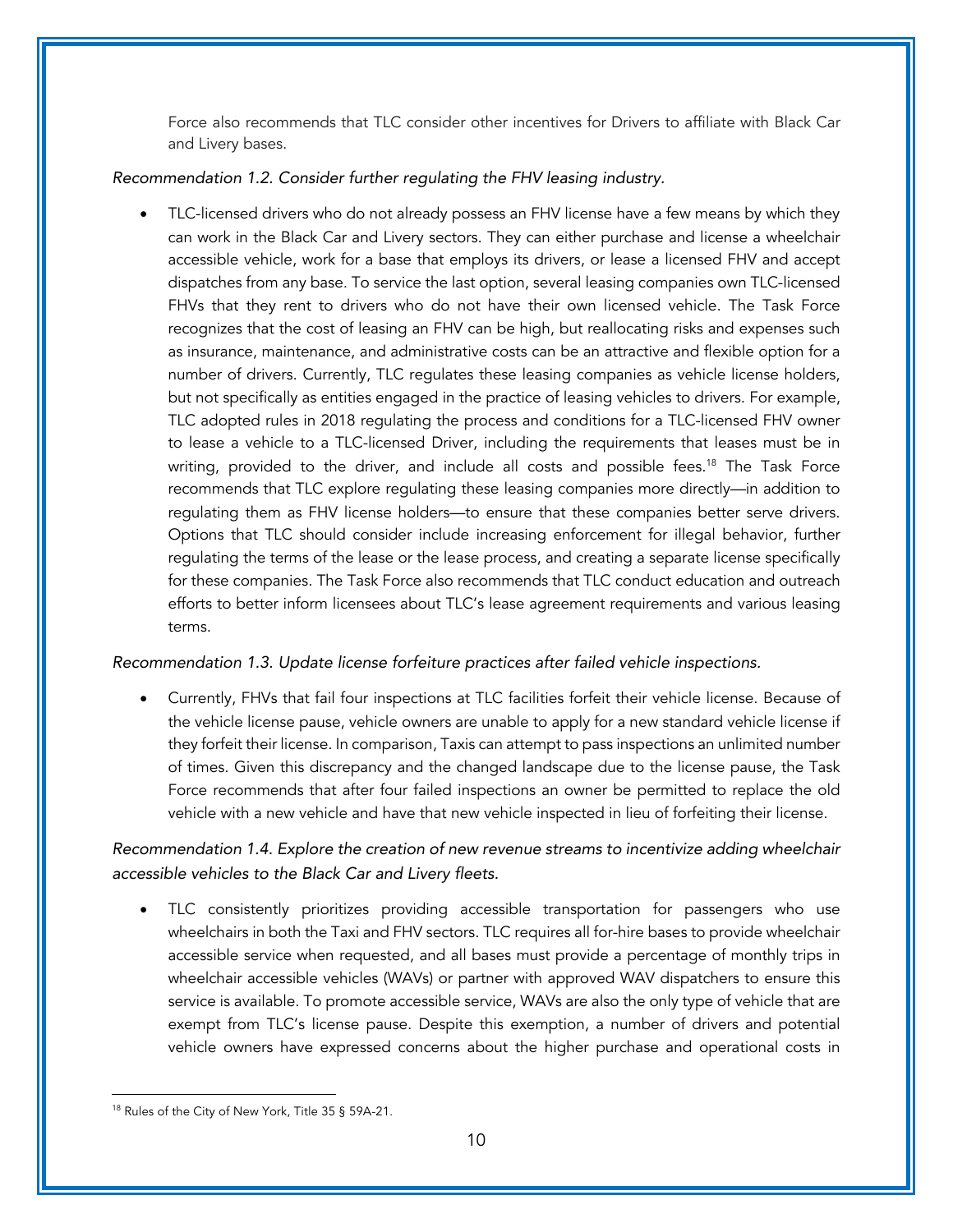putting a WAV on the road. The Task Force recommends that TLC explore creating new revenue streams to incentivize adding WAVs to the Black Car and Livery fleets to improve accessibility and increase the number of vehicles available to Black Car and Livery bases. Potential revenue streams could include establishing a fund similar to the Taxi Improvement Fund and Street Hail Livery Improvement Fund, which are supported through fees assessed on all Taxi and SHL trips, respectively.

*Recommendation 1.5. Consider ways to improve financing mechanisms to help drivers afford new vehicle purchases.*

• FHV Drivers often want to drive their own TLC-licensed vehicles but cannot afford the upfront costs of purchasing a new vehicle. Additionally, FHV drivers who do own a licensed vehicle may struggle to afford a replacement. In particular, some drivers and owners have expressed difficulty securing financing for vehicle purchases. The Task Force recommends that TLC work with industry stakeholders and outside partners to research affordable vehicle financing programs, help drivers and owners understand their financing options, and avoid predatory lending or leasing arrangements. The Task Force also recommends that TLC conduct outreach and education related to existing small business loan assistance programs, such as loans from the U.S. Small Business Administration or other small business assistance programs provided by the New York City Department of Small Business Services.

## *2. Modernizing the Black Car and Livery Industries*

While the Black Car and Livery industries provide a valuable service for their customers, there is a concern about the ability of these sectors to compete with other parts of the industry, especially app-based HVFHSs. The recommendations included in this section aim to ensure that Black Car and Livery services are modernized in light of economic, technological, transportation, and industry trends.

#### *Recommendation 2.1. Explore prepayment options and non-cash payments for FHV trips.*

The economy continues to move away from cash transactions and towards various non-cash alternatives, offering a convenient way for customers to more seamlessly pay for services. Furthermore, cash payments may present concerns for drivers if passengers skip out on payment at the end of a ride or if carrying cash makes them potential targets of robberies. The Task Force recommends that TLC work with the Livery sector to move, as much as practicable, to a prepayment model, where rides are paid for at the time they are booked. As one possible approach, TLC should consider requiring bases to accept credit cards as a prepayment option. Moving to a prepayment model could involve cashless payment options including credit cards, mobile wallets such as Google Pay or Apple Pay, mobile payment apps such as Zelle and Venmo, integration with MTA OMNY cards, or even the development of a contactless fare payment system for TLC-licensed vehicles. To ensure a smooth transition, TLC should work with bases to develop driver education and training materials to assist stakeholders with new technologies. While exploring prepayment options and non-cash payments for FHV trips will help modernize the industry and improve the driver and passenger experience, cash must remain a payment option,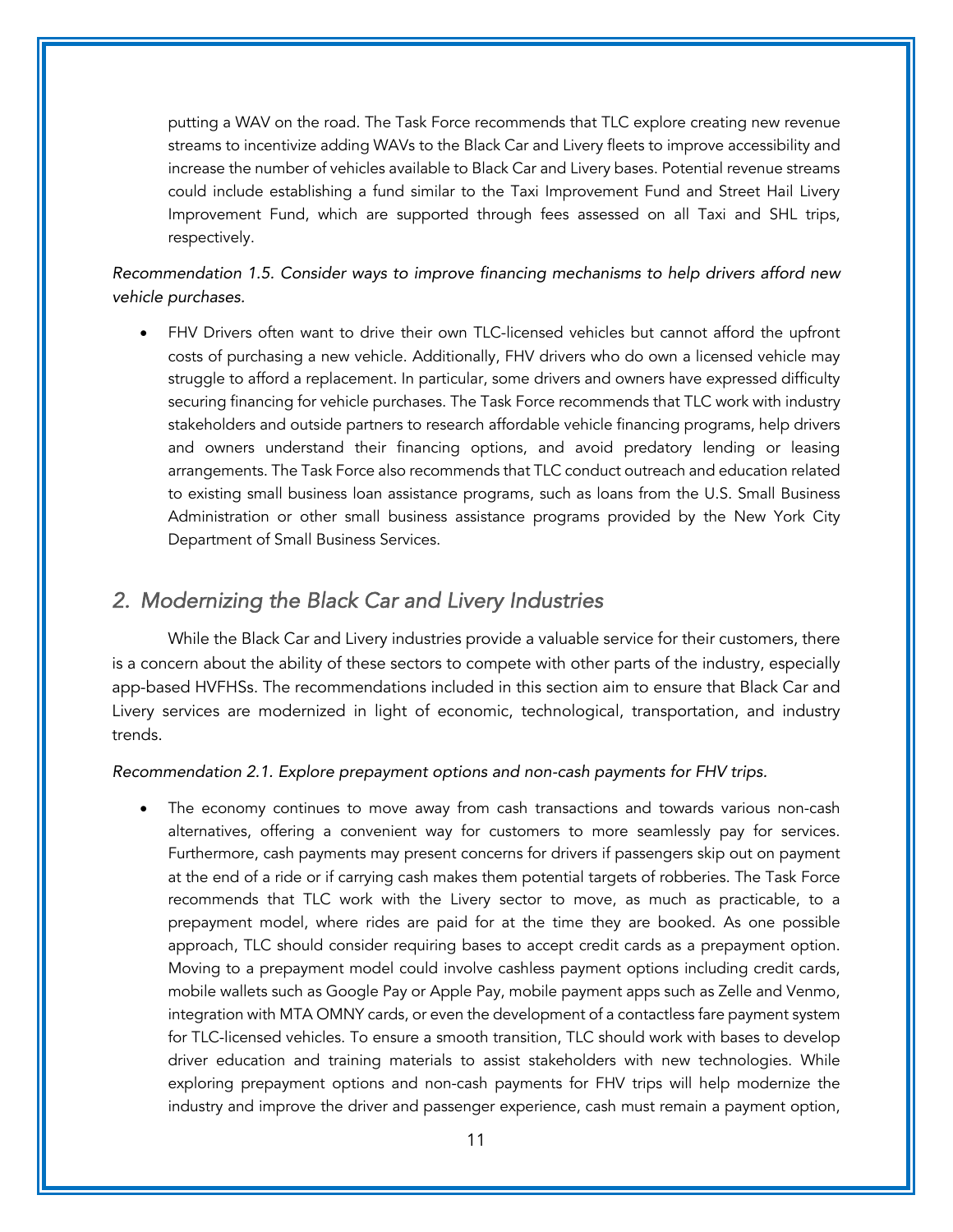including cash prepayment (passengers paying the driver in cash upon entering the vehicle), to ensure that unbanked and underbanked New Yorkers can continue to be served by these industries.

*Recommendation 2.2. Improve data collection standards for FHV trips.* 

• TLC currently collects data fields from Taxis and HVFHSs that it does not collect from the Black Car and Livery sectors, including driver pay and fare information. Additionally, while required to do so, many bases do not report pick-up and drop-off data. These gaps in TLC's data collection make it difficult to monitor the industry's health and ensure that policies related to these sectors are data-driven. The Task Force recommends that TLC explore ways to expand its data collection from the Black Car and Livery sectors. The Task Force further recommends that TLC explore streamlining its data collection processes to expand the scope of data it collects and improve data quality while not imposing an undue burden on less-resourced bases. The Task Force also recommends that TLC conduct outreach to Black Car and Livery bases on trip record collection, explore innovative programs to assist with the acquisition of appropriate technology, and provide trainings and other educational materials so that bases and drivers can be well-versed in the City's requirements and the technological needs involved in trip and other record reporting.

#### *Recommendation 2.3. Adopt an electric vehicle plan to increase their use as FHVs.*

• TLC recognizes that vehicle electrification is important for New York City's future and is committed to electrifying the fleet of TLC-licensed vehicles, including Black Cars and Livery vehicles. To advance this goal, TLC is convening stakeholders for discussion, partnering with utilities and other City agencies to support the expansion of the City's charging network, and engaging with manufacturers to ensure that there are wheelchair-accessible electric vehicles suitable for use as TLC-licensed vehicles. The Task Force recommends that TLC adopt an electric vehicle plan developed with feedback from stakeholders, including the Black Car, Livery, and Street Hail Livery industries. TLC should also ensure that drivers and vehicle owners are aware of available electric vehicle incentives, such as federal and state tax credits, discounted tolls, and Con Edison's Power Ready EV Charging Infrastructure Program. Additionally, TLC should work with government and industry stakeholders to explore other incentives to assist with the purchase of electric vehicles.

## *3. Refining TLC Enforcement*

Equitable enforcement of TLC's rules ensures the safety of drivers, passengers, and other street users. This section of the report includes recommendations relating to TLC's enforcement rules and practices.

*Recommendation 3.1. Focus on curtailing illegal street hail activity.*

• Illegal street hails and unlicensed vehicles and operators siphon trips from legitimate FHVs and present a danger to drivers and passengers alike. The Task Force recommends that TLC's Enforcement Division continue its efforts to hire more officers and, in partnership with the NYPD, focus on curtailing illegal street hail activity, particularly through targeted enforcement in neighborhoods where illegal street hails are prevalent as well as at JFK and LaGuardia Airports.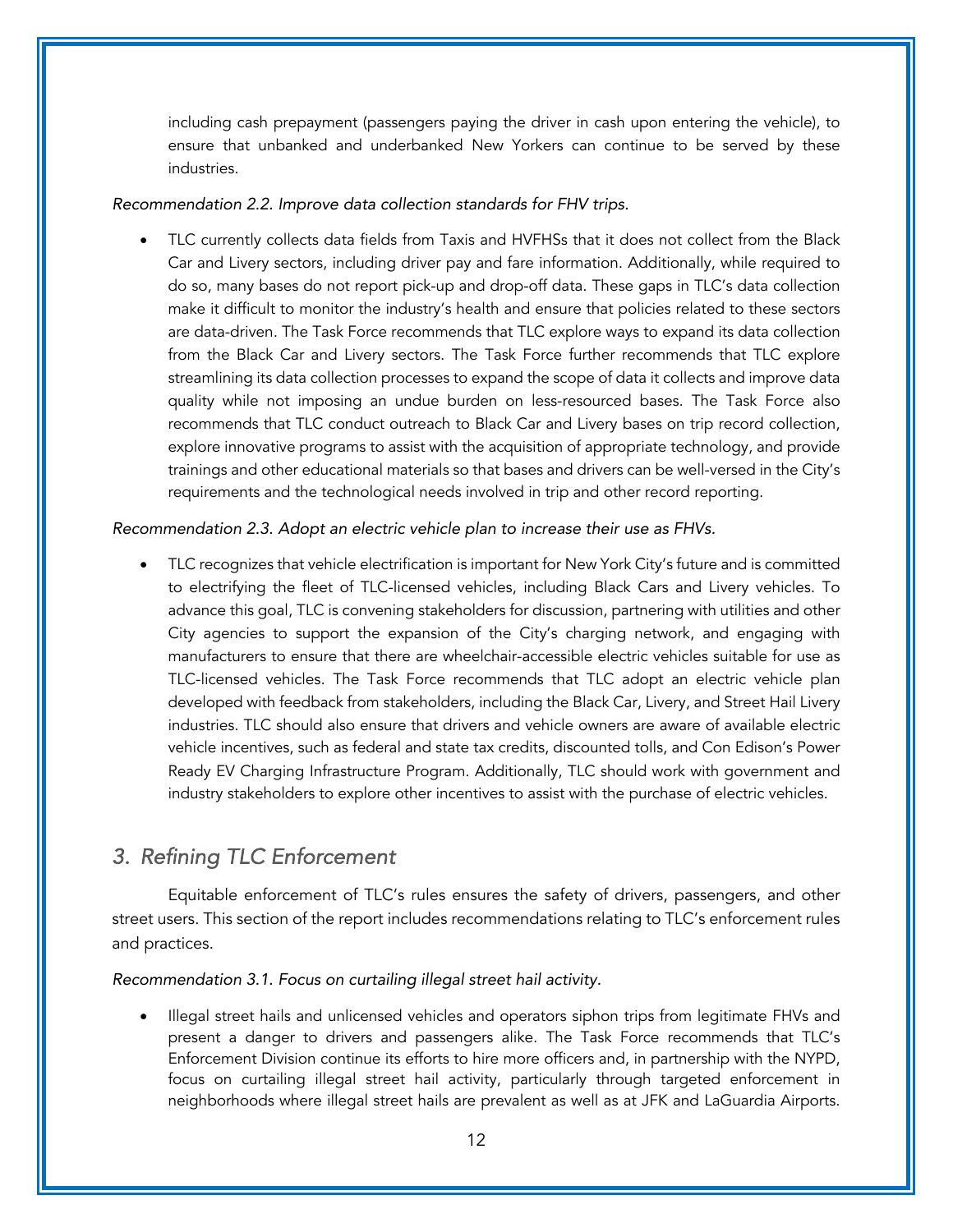The Task Force also recommends that TLC expand its outreach efforts to passengers and members of the public, including through the agency's "#PlateSafe" campaign, about the dangers of hailing unlicensed vehicles and the availability of licensed Livery and Street Hail Livery vehicles, and remind drivers of the safety risk, high fines, and potential loss of their licenses that may result from engaging in an illegal street hail. Finally, the Task Force recommends that TLC consider strengthening its rules relating to illegal street hails, for example by prohibiting vehicle owners from allowing their vehicles to be illegally "operated" for hire rather than just "dispatched" for hire.

### *Recommendation 3.2. Expand outreach and engagement between TLC enforcement officers and Black Car and Livery Drivers.*

• Interactions between TLC-licensed Drivers and TLC enforcement officers can be tense for both parties. Some TLC Drivers report negative experiences with TLC officers, and the Task Force recognizes that TLC officers have a difficult and often dangerous job. The Task Force recommends that TLC develop opportunities for outreach and engagement between TLC enforcement officers and TLC-licensed Drivers, particularly in the Black Car and Livery sectors, with the goal of increasing mutual understanding. The Task Force also recommends that TLC enhance its customer-focused trainings for enforcement officers to improve interactions with licensees.

#### *Recommendation 3.3. Protect licensees from intermediaries.*

• TLC continually focuses on improving its customer service and welcomes frequent, direct engagement with all Licensees. Unfortunately, some parties falsely present themselves to Licensees as intermediaries or "middlemen" who "must" be hired to assist Licensees navigating routine interactions with TLC. The Task Force recommends that TLC add signage to its locations that serve drivers in person, especially its Long Island City location, to ensure Licensees are aware that they never need to pay an intermediary to access TLC services. The Task Force further recommends that TLC closely monitor this issue and determine whether additional steps to curtail these practices are necessary.

#### *Recommendation 3.4. Prevent the illegal sale of individual FHV plates.*

• FHV licenses are non-transferable and vehicle owners looking to acquire an FHV license have, historically, applied for a new license directly from TLC. Since the imposition of the FHV license pause, there is concern that FHV licensees have attempted to exploit the unavailability of new FHV licenses by selling or advertising the sale of their FHV licenses at high prices. It is important that TLC work to inform and protect drivers who may otherwise unknowingly attempt to buy an FHV license on the private market, especially because advertisements may be scams seeking to take advantage of drivers with no actual intent to transfer plates to the buyer. The Task Force recommends that TLC explicitly prohibit the sale and advertising for sale of FHV licenses.

## *4. Ensuring the Continued Critical Role of the Black Car and Livery Sectors in the City's Transportation Network*

Prioritizing public street space for uses other than private vehicle movement and storage has been critical to ensuring that the City remains as vibrant as ever, especially during the City's recovery from the COVID-19 pandemic. De-emphasizing private vehicles and opening streets to other uses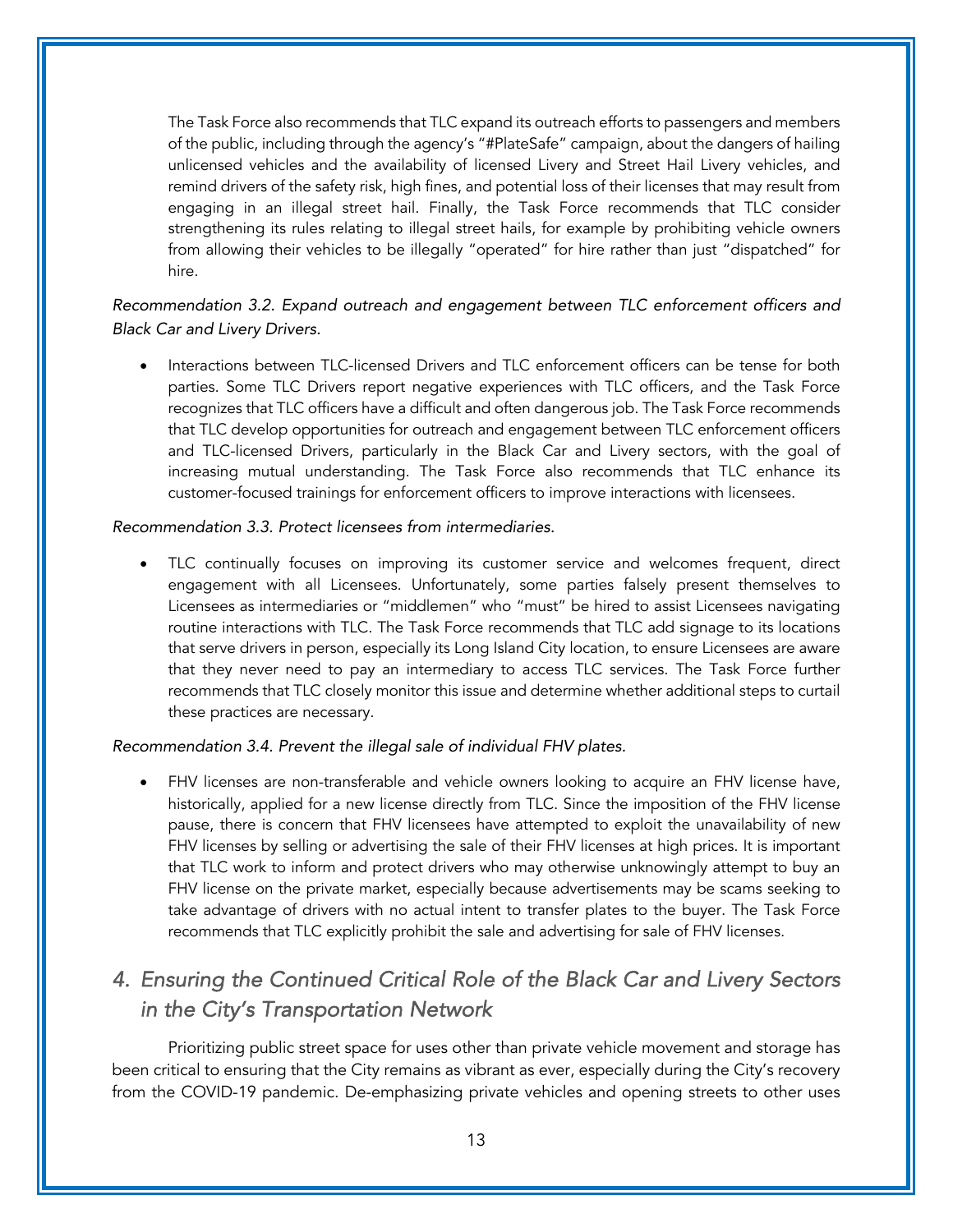allowed restaurants and businesses to remain open while providing additional outdoor space for New Yorkers to dine, shop, and engage in recreation in a safer environment. Going forward, it is important to better integrate licensed vehicles in the City's transportation planning and street design initiatives. The recommendations in this section seek to ensure the continued critical role that the Black Car and Livery segments play in the City's transportation network.

### *Recommendation 4.1. Expand pick-up and drop-off zones and Taxi/FHV stands.*

• New York City's streetscape continues to evolve to include more bike lanes, bus lanes, pedestrian plazas, traffic-calming measures, and on-street dining facilities. The Task Force acknowledges that while each of these efforts bring significant benefits to New Yorkers, they also impact TLC-licensed Drivers who may struggle to find a safe place to pick up and drop off passengers. The Task Force recommends that TLC work with the New York City Department of Transportation (DOT) to expand pick-up and drop-off zones for FHVs, including SHLs. This effort should seek to reallocate curb space from private parking to more dynamic uses that include for-hire pick-ups and drop-offs, commercial deliveries, and loading and unloading of personal vehicles, such as DOT's Neighborhood Loading Zones.<sup>19</sup> Where appropriate, TLC should also work to increase curb space dedicated to for-hire transportation, including by increasing the number of Taxi/FHV stands and converting Taxi-only stands to Taxi/FHV stands. The Task Force further recommends that DOT consider expanding these zones in areas of Upper Manhattan and the outer boroughs where the Livery industry is most prevalent and work with industry stakeholders to identify specific locations.

#### *Recommendation 4.2. Increase the number of Taxi/FHV relief stands.*

• Black Car and Livery drivers have reported a lack of places to park their vehicles in order to take a break, particularly places with access to restrooms and running water, as restroom access at the bases themselves has proven insufficient or is inconvenient for drivers during their workday. The Task Force recommends that the City consider increasing the number of Taxi/FHV relief stands and continue to convert Taxi-only relief stands to Taxi/FHV relief stands where appropriate. Drivers have also reported that some FHV bases do not always allow them to use the bases' restrooms. The Task Force recommends that TLC conduct further fact-finding on this issue and evaluate ways to ensure driver access to restrooms at their affiliated and dispatching bases.

## *Recommendation 4.3. Consider the impacts of additional congestion pricing fees on traditional FHV industry segments.*

• FHV passengers, including SHL passengers, currently pay a \$2.75 congestion surcharge for all trips that start, pass through, or end in Manhattan below 96th Street, except for shared rides, which are charged \$0.75. The MTA is implementing an additional congestion pricing program for all trips below 60th Street in Manhattan, a process that is currently in the review period. In September of 2021, the MTA estimated that this new fee could range from \$9 to \$35 depending on time of day, method of payment, and other factors.<sup>20</sup> The MTA has not stated whether this charge will be applied to trips by TLC-licensed vehicles, including Black Car and Livery trips, on top of the existing congestion surcharge. The Task Force recommends that the MTA carefully consider the

<sup>&</sup>lt;sup>19</sup> New York City Department of Transportation, "Neighborhood Loading Zones," available at https://www1.nyc.gov/html/dot/html/motorist/nlz.shtml.

 $^{20}$  Dan Rivoli, "MTA offers possible prices for upcoming Manhattan toll," NY1, September 23, 2021, available at https://www.ny1.com/nyc/all-boroughs/news/2021/09/24/mta-offers-possible-prices-for-upcoming-manhattan-toll (last accessed November 1, 2021).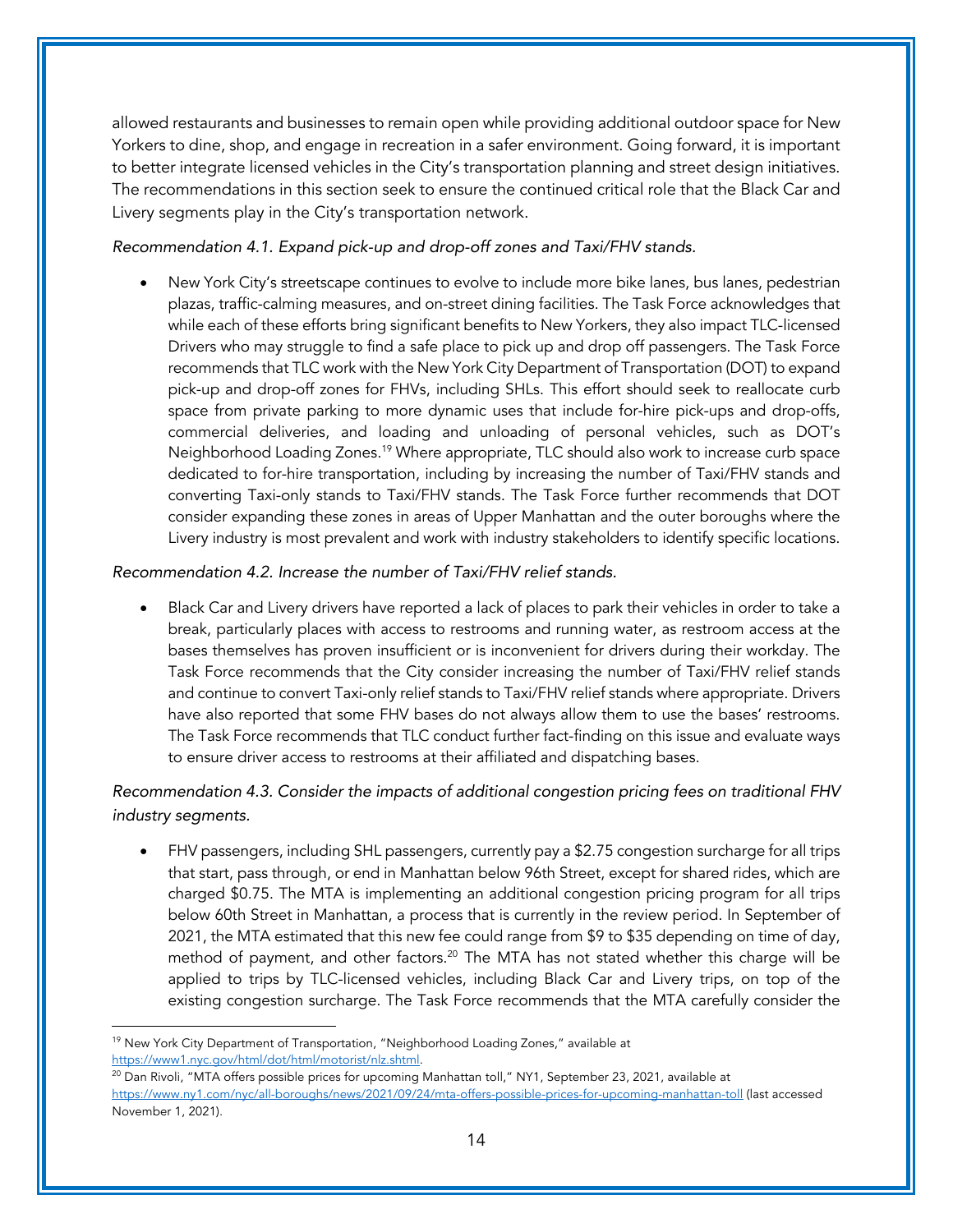impacts that any additional fees would have on the Black Car, Livery, and SHL industries and recognize appropriate differences among various segments of the FHV industry.

## *5. Reforming the Regulatory Environment*

From workers' compensation to in-vehicle cameras, there are laws and regulations relating to the Black Car and Livery industries that should be reviewed and improved upon. The recommendations in this section aim to begin that process for several City and State regulatory structures.

#### *Recommendation 5.1. Facilitate additional vehicle insurance options for drivers.*

• TLC Drivers have limited options for insuring their vehicles, with only a few insurance companies servicing the for-hire market in New York City. Recent changes to New York State insurance law exacerbated this problem for the Luxury Limousine segment of the FHV industry.<sup>21</sup> High insurance premiums increase the overall costs of operating an FHV, and ultimately reduce take-home pay for drivers. The Task Force recommends that TLC work with stakeholders, private industry, and New York State regulators to explore ways to expand vehicle insurance options for drivers so they may benefit from increased competition among insurers and potentially lower rates.

#### *Recommendation 5.2. Explore changes to the Livery Fund and Black Car Fund.*

• New York State law established the Independent Livery Driver Benefits Fund ("the Livery Fund") to provide workers' compensation for Livery drivers and established the New York Black Car Operators' Injury Compensation Fund ("the Black Car Fund") to provide workers' compensation for Black Car drivers.<sup>22</sup> While the funds both provide workers' compensation coverage for drivers, the differences between the funds are significant. For example, trips in Black Cars—which include HVFHS trips—are assessed a per-trip fee paid by the passenger and allocated to the Fund. Because of the high number of trips completed by Black Cars, the Black Car Fund generates enough revenue to provide benefits beyond basic workers' compensation coverage for Black Car Drivers. Livery bases pay into the Livery Fund a set amount for each vehicle affiliated with that base, which generates much less revenue for the Fund and results in more limited coverage for Livery Drivers. While the difference between the structure of the funds stems from the operational differences between the sectors—with Livery trip payments being mostly cash and thus more difficult to track and assess per-trip fees—the Task Force recognizes that the differences result in inadequate coverage for Livery Drivers. The Task Force recommends that the State legislature and State regulators revisit the laws relating to each of these funds and engage with industry stakeholders to work towards the goals of sector parity and improved coverage for Livery Drivers.

*Recommendation 5.3. Maintain existing restrictions on interior and exterior vehicle advertising.*

<sup>&</sup>lt;sup>21</sup> New York State increased its for-hire vehicle insurance requirements for vehicles with a seating capacity of eight or more to \$1.5 million in liability coverage in 2019 as part of the State's response to the tragic limousine crash in Schoharie, New York. See New York State Vehicle and Traffic Law § 371(1). See generally Williams, Stephen, "After Schoharie limo crash, new laws aimed at stretch limos," The Daily Gazette, April 1, 2019, available at https://dailygazette.com/2019/04/01/new-laws-aimed-at-stretch-limos/ (last accessed November 1, 2021).

<sup>&</sup>lt;sup>22</sup> For the New York State Law establishing and governing the Black Car Fund, see Executive Law Chapter 18, Article 6-F. For the New York State Law establishing and governing the Livery Fund, see Executive Law Chapter 18, Article 6-G.